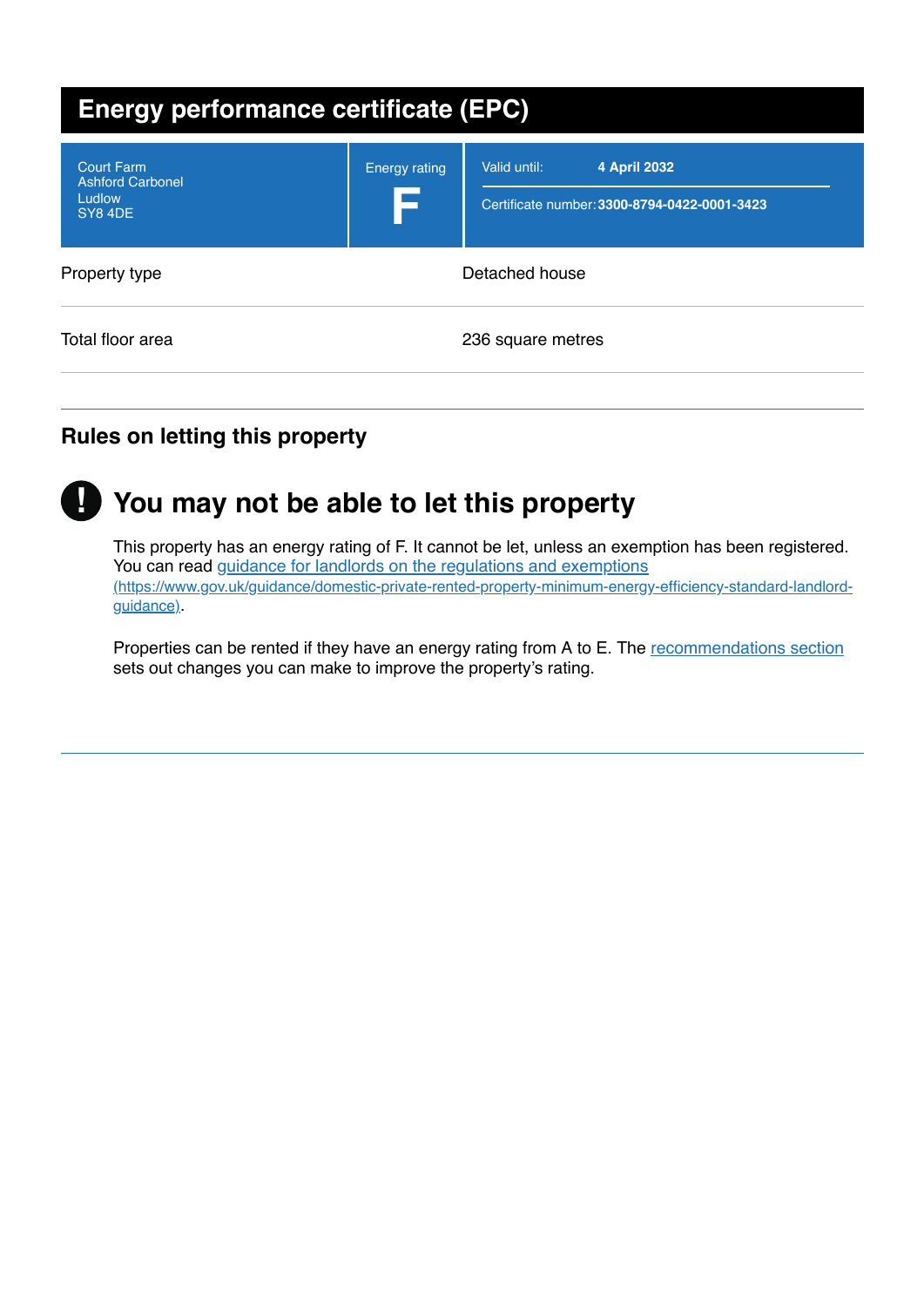## **Energy efficiency rating for this property**

This property's current energy rating is F. It has the potential to be C.

See how to improve this property's energy [performance.](#page-3-0)



The graph shows this property's current and potential energy efficiency.

Properties are given a rating from A (most efficient) to G (least efficient).

Properties are also given a score. The higher the number the lower your fuel bills are likely to be.

For properties in England and Wales:

the average energy rating is D the average energy score is 60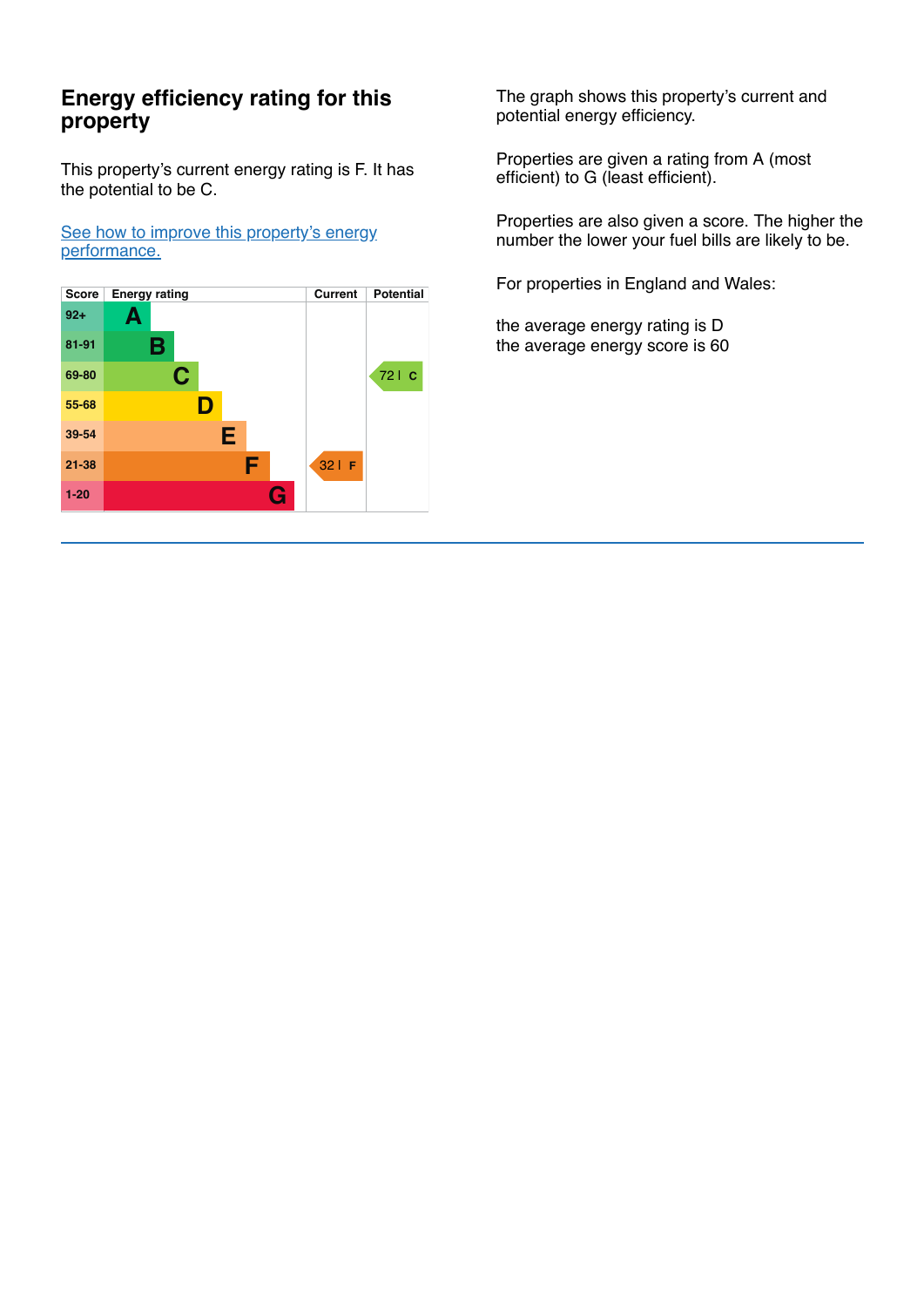## **Breakdown of property's energy performance**

This section shows the energy performance for features of this property. The assessment does not consider the condition of a feature and how well it is working.

Each feature is assessed as one of the following:

- very good (most efficient)
- good
- average
- poor
- very poor (least efficient)

When the description says "assumed", it means that the feature could not be inspected and an assumption has been made based on the property's age and type.

| <b>Feature</b>       | <b>Description</b>                             | Rating    |
|----------------------|------------------------------------------------|-----------|
| Wall                 | Solid brick, as built, no insulation (assumed) | Very poor |
| Roof                 | Pitched, no insulation (assumed)               | Very poor |
| Roof                 | Roof room(s), ceiling insulated                | Poor      |
| Window               | Fully double glazed                            | Average   |
| Main heating         | Boiler and radiators, oil                      | Average   |
| Main heating control | Programmer, TRVs and bypass                    | Average   |
| Hot water            | From main system, no cylinder thermostat       | Poor      |
| Lighting             | Low energy lighting in 67% of fixed outlets    | Good      |
| Floor                | Suspended, no insulation (assumed)             | N/A       |
| Floor                | To unheated space, no insulation (assumed)     | N/A       |
| Secondary heating    | Room heaters, dual fuel (mineral and wood)     | N/A       |

#### **Primary energy use**

The primary energy use for this property per year is 299 kilowatt hours per square metre (kWh/m2).

|                                                                                                        | This property produces                                                                                                                 | 18.0 tonnes of CO2                                                                                                                             |  |
|--------------------------------------------------------------------------------------------------------|----------------------------------------------------------------------------------------------------------------------------------------|------------------------------------------------------------------------------------------------------------------------------------------------|--|
| This property's current environmental impact<br>rating is F. It has the potential to be D.             |                                                                                                                                        | 7.4 tonnes of CO2                                                                                                                              |  |
| Properties are rated in a scale from A to G<br>based on how much carbon dioxide (CO2) they<br>produce. |                                                                                                                                        | By making the recommended changes, you<br>could reduce this property's CO2 emissions by<br>10.6 tonnes per year. This will help to protect the |  |
|                                                                                                        |                                                                                                                                        |                                                                                                                                                |  |
| 6 tonnes of CO <sub>2</sub>                                                                            | Environmental impact ratings are based on<br>assumptions about average occupancy and<br>energy use. They may not reflect how energy is |                                                                                                                                                |  |
|                                                                                                        | <b>Environmental impact of this</b><br>Properties with an A rating produce less CO2                                                    | This property's potential<br>production<br>environment.                                                                                        |  |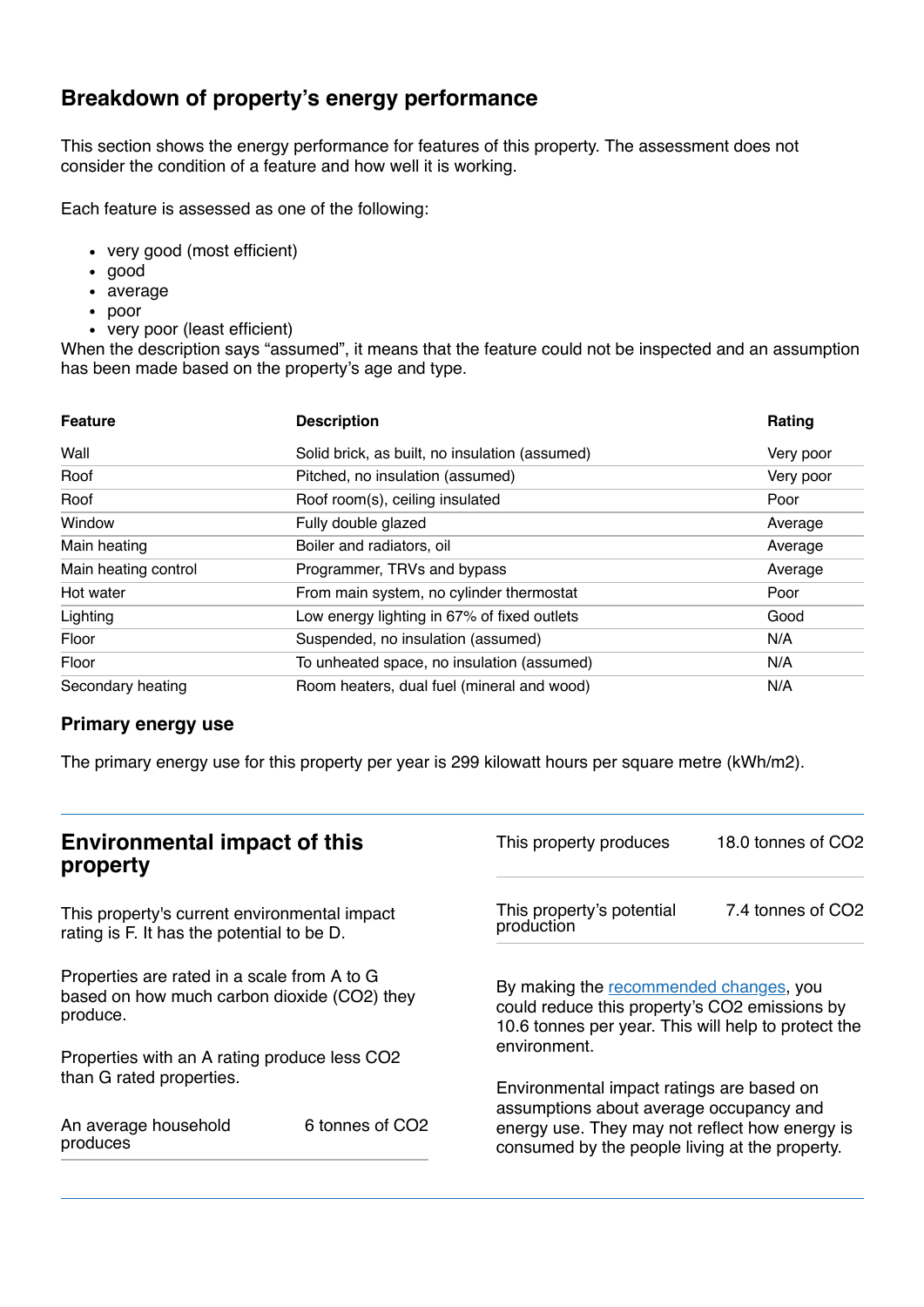# <span id="page-3-0"></span>**How to improve this property's energy performance**

Making any of the recommended changes will improve this property's energy efficiency.

If you make all of the recommended changes, this will improve the property's energy rating and score from F (32) to C (72).

| <b>Recommendation</b>                   | <b>Typical installation cost</b> | <b>Typical yearly saving</b> |
|-----------------------------------------|----------------------------------|------------------------------|
| 1. Room-in-roof insulation              | £1,500 - £2,700                  | £435                         |
| 2. Internal or external wall insulation | £4.000 - £14.000                 | £428                         |
| 3. Floor insulation (suspended floor)   | £800 - £1,200                    | £232                         |
| 4. Low energy lighting                  | £25                              | £37                          |
| 5. Condensing boiler                    | £2,200 - £3,000                  | £275                         |
| 6. Solar water heating                  | £4,000 - £6,000                  | £40                          |
| 7. Solar photovoltaic panels            | £3,500 - £5,500                  | £352                         |

#### **Paying for energy improvements**

Find energy grants and ways to save energy in your home. [\(https://www.gov.uk/improve-energy-efficiency\)](https://www.gov.uk/improve-energy-efficiency)

## **Estimated energy use and potential savings**

| Estimated yearly energy<br>cost for this property | £2769 |
|---------------------------------------------------|-------|
| Potential saving                                  | £1447 |

The estimated cost shows how much the average household would spend in this property for heating, lighting and hot water. It is not based on how energy is used by the people living at the property.

The estimated saving is based on making all of the [recommendations](#page-3-0) in how to improve this property's energy performance.

For advice on how to reduce your energy bills visit Simple Energy Advice [\(https://www.simpleenergyadvice.org.uk/\)](https://www.simpleenergyadvice.org.uk/).

#### **Heating use in this property**

Heating a property usually makes up the majority of energy costs.

#### **Estimated energy used to heat this property**

| Space heating | 41000 kWh per year |
|---------------|--------------------|
| Water heating | 3715 kWh per year  |

## Potential energy savings by installing insulation

| Type of insulation     | Amount of energy saved |
|------------------------|------------------------|
| <b>Loft insulation</b> | 2467 kWh per year      |
| Solid wall insulation  | 7090 kWh per year      |